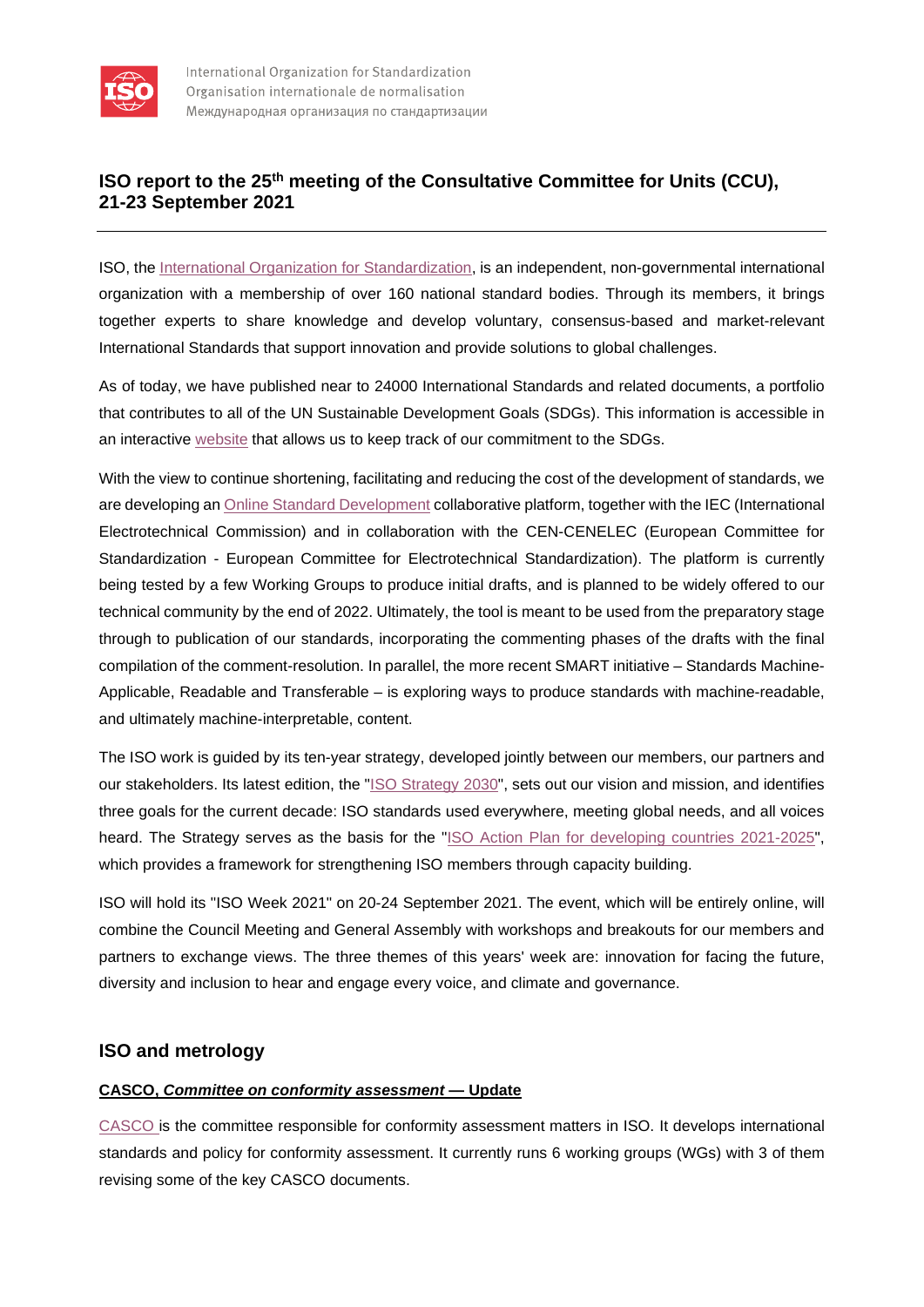CASCO initiated the revision of ISO/IEC 17043:2010, *Conformity assessment - General requirements for proficiency testing*. The document reached the Committee Draft 2 (CD2) ballot stage with the main changes covering the harmonization with the revisions of ISO/IEC 17025, including technical requirements and structure; the harmonization with the revision of ISO 13528:2015 in terms of terminology; the incorporation of requirements from ISO/CASCO PROC 33 and inclusion of the requirement that testing activities, calibration activities and proficiency test item production conform to the relevant requirements of appropriate ISO conformity assessment standards (ISO 15189 introduced as reference for medical field). The revision of ISO/TS 22003:2013, specifying additional requirements for bodies carrying out auditing and certification of food safety management systems (FSMS), resulted in the development of two parts. Part 2 specifically covers the approach based on product and process certification, using ISO/IEC 17065 as the base standard. Both Parts 1 and 2 reached the Draft International Standard (DIS) stage.

Finally, CASCO is revising one of its guides, ISO/IEC Guide 60, *Conformity assessment - Code of good practice*. The guide will become ISO/IEC 17060. It recommends good practices for conformity assessment and is intended for a large audience covering regulators, trade officials, participants, members and owners of conformity assessment systems and schemes, and users of conformity assessment. The document reached the Draft International Standard (DIS) stage.

#### **ISO/TC 12,** *Quantities and units* **— Update**

[ISO/TC 12](https://www.iso.org/committee/46202.html) is responsible for formally describing and maintaining the International system of quantities (ISQ) in the ISO 80000-series, *Quantities and units*. The IEC 80000-series, on electrotechnical subjects, is under the responsibility of IEC/TC 25. In conducting its work, ISO/TC 12 liaises with the BIPM and the JCGM (Joint Committee for Guides in Metrology) in an effort to harmonize the ISO 80000-series, the SI and the VIM (*International vocabulary of metrology*). The latest revisions of ISO 80000-2 to ISO 80000-12, covering different fields of science and technology, were published in 2019-2020. The revision of ISO 80000-1, *General*, under Working Group 21 (WG 21) is progressing: the Committee Draft was approved end July 2021 with some comments. WG 21 will hold a meeting on September 16 to address the CD comments and prepare the draft to proceed to DIS (Draft International Standard). Compared with the previous edition of ISO 80000-1 (2009), the terms and definitions Clause, as well as the SI- and CODATArelated content, have been replaced with references to the VIM, the SI Brochure and CODATA, respectively. Following the recommendations of a Task Force (ISO/TC 12/TF 1) that was charged with reviewing the need for corrections in the published Parts of the 80000-series, ISO/TC 12 decided, at its last meeting held 2021-05-26, to issue a Corrected Version for ISO 80000-2, *Mathematics*, and ISO 80000-12, *Condensed matter physics*, to correct a few misprints. The remaining published Parts in the 80000-series will wait for their Systematic Review (SR) in 2024, for the Committee to collect feedback from the ISO member bodies and to consider any need for revisions. Such SR exercise, which typically takes place 5 years after publication, has been advanced to 2022 for ISO 80000-3, *Time and space*, in order to collect an earlier feedback about the potential need to revise this Part. ISO/TC 12 also decided that IEC 80000-15, *Logarithmic quantities and their units*, currently under development, needs be completed before considering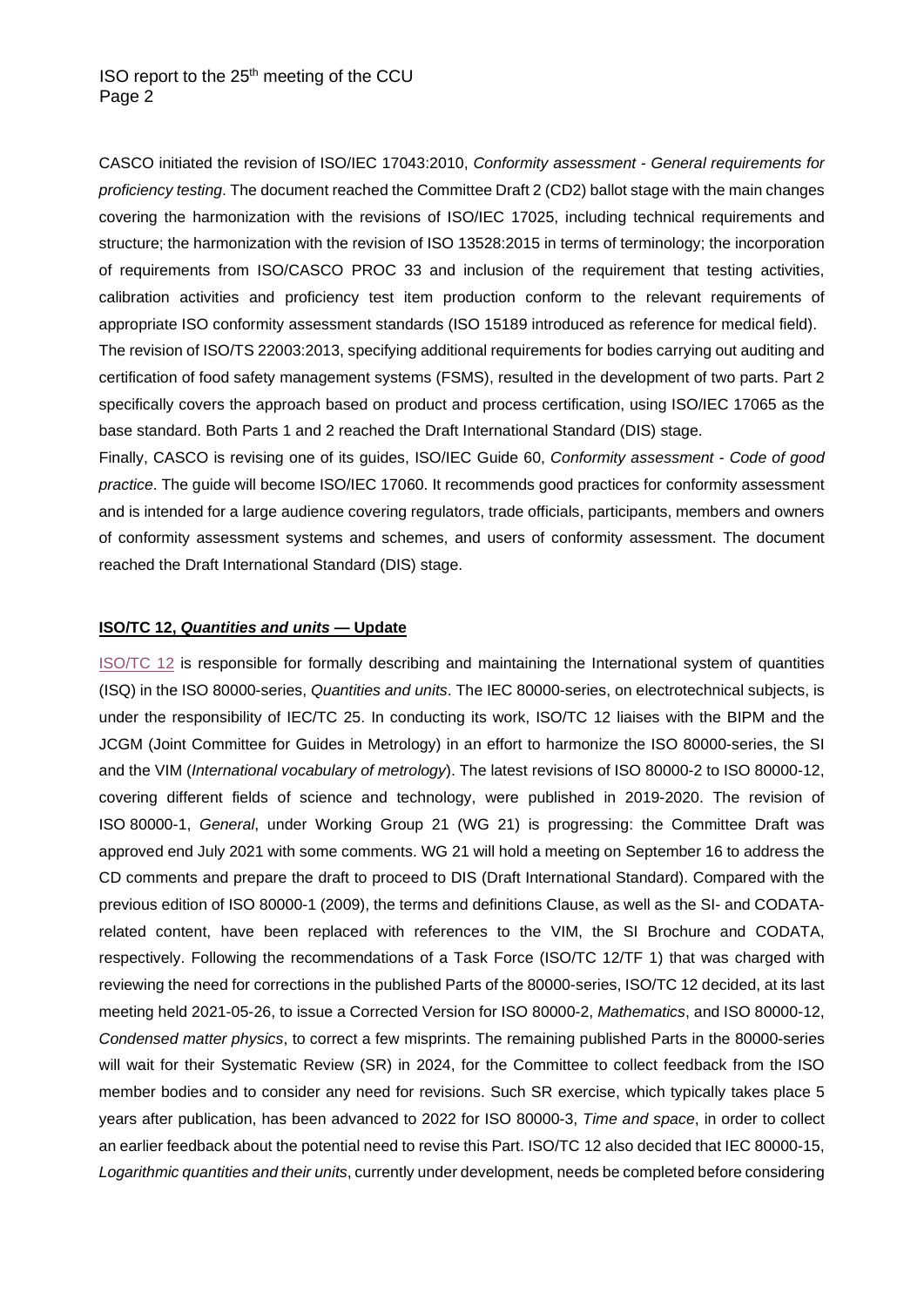ISO report to the 25<sup>th</sup> meeting of the CCU Page 3

any revision of ISO 80000-8, *Acoustics*, since the two parts should be coordinated. ISO/TC 12, together with [ISO/TC 215](https://www.iso.org/committee/54960.html) (*Health informatics*) and the ISO Central Secretariat, took part to the BIPM workshop "The International System of Units (SI) in FAIR digital data" that took place on 22-26 February 2021. The ISO speakers gave an update on the ISO/TC 12 and ISO/TC 215 study on quantities and units in e-health, and presented a general overview on the digital transition in ISO. The next Plenary of ISO/TC 12 should take place Q2 2022.

### **Other ISO Committees — Update**

In addition to with CASCO and ISO/TC 12, the BIPM is in liaison with the following ISO Committees where the following ongoing work might be of interest to the CCU.

### [ISO/TC 43/SC 3,](https://www.iso.org/committee/653046.html) *Acoustics - Underwater acoustics*

The following new projects are at initial stages of development:

- [ISO/NP 17208-3,](https://eur01.safelinks.protection.outlook.com/?url=https%3A%2F%2Fsd.iso.org%2Fprojects%2Fproject%2F81321%2Foverview&data=04%7C01%7CFERRES%40iso.org%7C635e679ea0924982add808d96df59aad%7C8543418a200d4d6b88c979fb0b651354%7C0%7C0%7C637661723886237095%7CUnknown%7CTWFpbGZsb3d8eyJWIjoiMC4wLjAwMDAiLCJQIjoiV2luMzIiLCJBTiI6Ik1haWwiLCJXVCI6Mn0%3D%7C1000&sdata=K8ObxtPrqG2dMlQM%2B6W6Ct6Ke14AlWv%2FYQPhkVydKM0%3D&reserved=0) *Underwater acoustics - Quantities and procedures for description and measurement of underwater noise from ships - Part 3: Requirements for measurements in shallow water*. This third part to the standard will complement the existing 2 parts, which cover measurement of radiated noise level in deep water, and the calculation of source level from deep-water data.
- ISO/AWI 7605, *Underwater acoustics - Measurement of underwater ambient sound.*
- [ISO/NP](https://eur01.safelinks.protection.outlook.com/?url=https%3A%2F%2Fsd.iso.org%2Fprojects%2Fproject%2F83266%2Foverview&data=04%7C01%7CFERRES%40iso.org%7C635e679ea0924982add808d96df59aad%7C8543418a200d4d6b88c979fb0b651354%7C0%7C0%7C637661723886247086%7CUnknown%7CTWFpbGZsb3d8eyJWIjoiMC4wLjAwMDAiLCJQIjoiV2luMzIiLCJBTiI6Ik1haWwiLCJXVCI6Mn0%3D%7C1000&sdata=6pXX3rWqAaOHNz7Zq6PGKAo8SvzLCK7XV3deHx247hU%3D&reserved=0) 7447, *Underwater acoustics - Measurement of radiated underwater sound from percussive pile driving - In-situ determination of the insertion loss of barrier control measures underwater.*

[ISO/TC 85/SC 2,](https://www.iso.org/committee/50280.html) *Nuclear energy, nuclear technologies, and radiological protection - Radiological protectio*n The BIPM actively contributes to the work of WG 17 (Radioactivity measurements) and WG 22 (Dosimetry and related protocols in medical applications of ionizing radiation). The following standards are under development in the committee at early stages:

- ISO/AWI 18589-3, *Measurement of radioactivity in the environment - Soil - Part 3: Test method of gamma-emitting radionuclides using gamma-ray spectrometry.*
- ISO/AWI 8529-3, *Reference neutron radiations - Part 3: Calibration of area and personal dosimeters and determination of response as a function of energy and angle of incidence.*
- ISO/AWI 24426, *Radiological protection - Format of input data for the statistical description of occupational exposure to ionizing radiation.*
- ISO/AWI 23557, *Calibration, quality assurance and use of radionuclides calibrators in nuclear medicine*
- ISO/AWI 23548, *Measurement of radioactivity - Test method using alpha spectrometry.*
- ISO/CD 20956, *Radiological protection - Low dose rate calibration of instruments for environmental monitoring.*
- ISO/CD 20043-2, *Measurement of radioactivity in the environment - Guidelines for effective dose assessment using environmental monitoring data - Part 2: Nuclear emergency exposure situation.*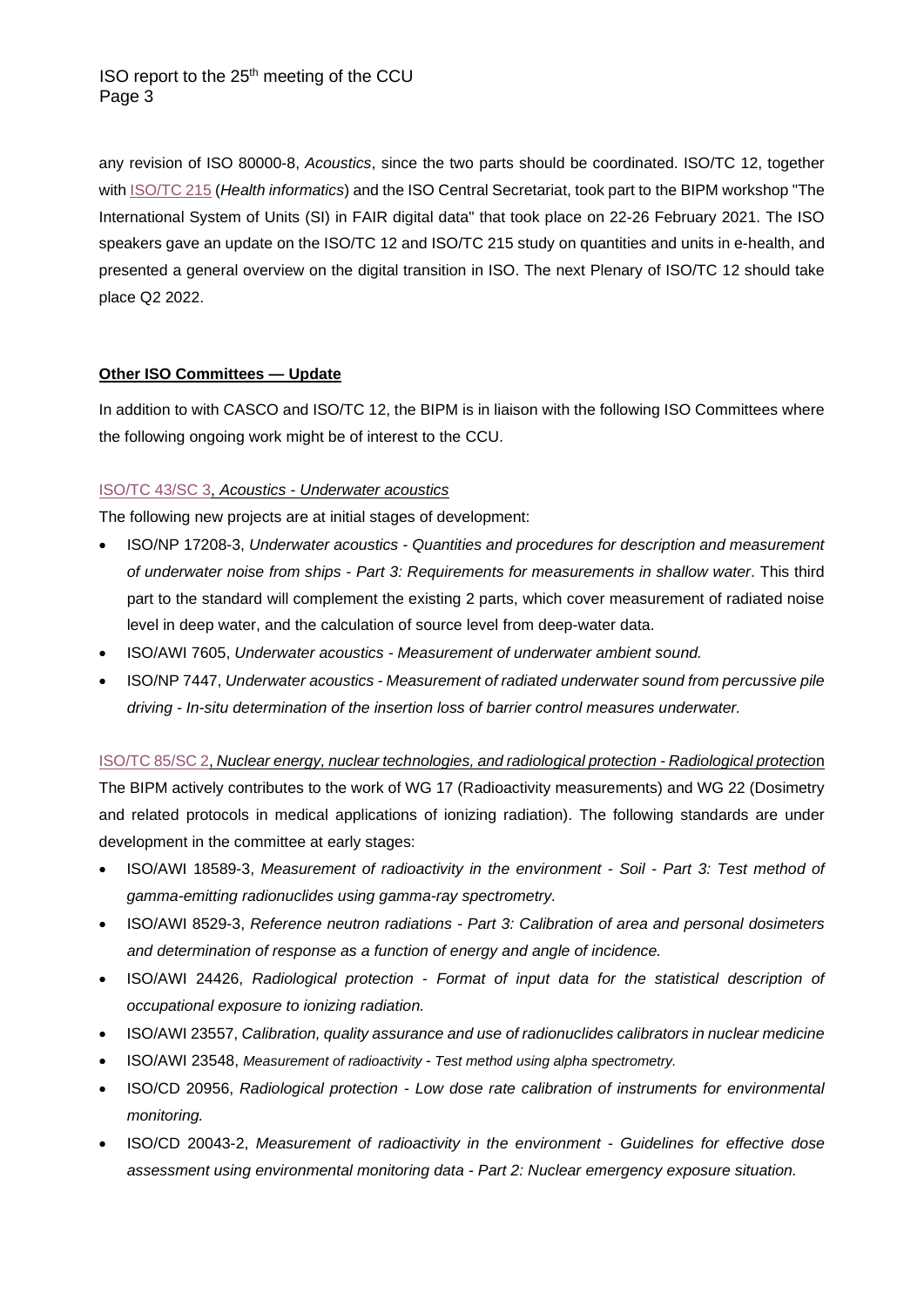## ISO report to the 25<sup>th</sup> meeting of the CCU Page 4

• ISO/CD 20045, *Measurement of radioactivity in the environment - Air: tritium - Test method using sampling by bubbler.*

### [ISO/TC 146/SC 3,](https://www.iso.org/committee/52750.html) *Air quality - Ambient atmospheres*

The next Committee Plenary will be held September 30. The BIPM has a point in the Agenda to present its recent request to revise ISO 13964:1998 (*Air quality - Determination of ozone in ambient air - Ultraviolet photometric method*) and ISO 10313:1993 (*Ambient air - Determination of the mass concentration of ozone - Chemiluminescence method*) to amend the value for the ozone absorption cross section to the newly published value, referred to as the CCQM.O3.2019 value.

### [ISO/TC 212,](https://www.iso.org/committee/54916.html) *Clinical laboratory testing and in vitro diagnostic test systems*

The revision of the following standards was initiated in February 2021; both projects are at early stages of development:

- ISO/AWI 15193, *In vitro diagnostic medical devices - Measurement of quantities in samples of biological origin - Requirements for content and presentation of reference measurement procedures.*
- ISO/AWI 15194, *In vitro diagnostic medical devices - Measurement of quantities in samples of biological origin - Requirements for certified reference materials and the content of supporting documentation.*

### [ISO/TC 334,](https://www.iso.org/committee/8300629.html) *Reference materials*

This new Committee, replacing the former ISO/REMCO, will have its next meeting on 16 November 2021. Focus will be to plan the revision of the REMCO Guides as International Standards, with a project plan. The committee should also confirm its title and scope, and approve a strategic business plan.

### **Survey on the Impact of the Revised SI on Liaison Organizations of the CCU**

ISO circulated the CCU Survey to CASCO, ISO/TC 12 and ISO/TC 334, and the result, from a total of 27 respondents, was submitted to the CCU. Overall, the respondents felt that the BIPM and CIPM information campaign to implement the revised SI was effective; the work of about a half of the respondents was impacted by the revision of the SI.

# **JCGM - International Vocabulary of Metrology (VIM), and Guide to the Expression of Uncertainty in Measurement (GUM)**

ISO is a member of the JCGM and actively contributes to the work of its two Working Groups. The Committee Draft of the fourth revision of the VIM, known as VIM 4/CD (the ISO and IEC reference number is ISO/IEC CD Guide 99), was circulated for comments to the TMB (Technical Management Board), CASCO, and a few Technical Committees including ISO/TC 12, [ISO/TC](https://www.iso.org/committee/49742.html) 69 (*Application of statistical methods*) and ISO/TC 334. In parallel, ISO promoted amongst its members the JCGM/WG 2 Webinar that